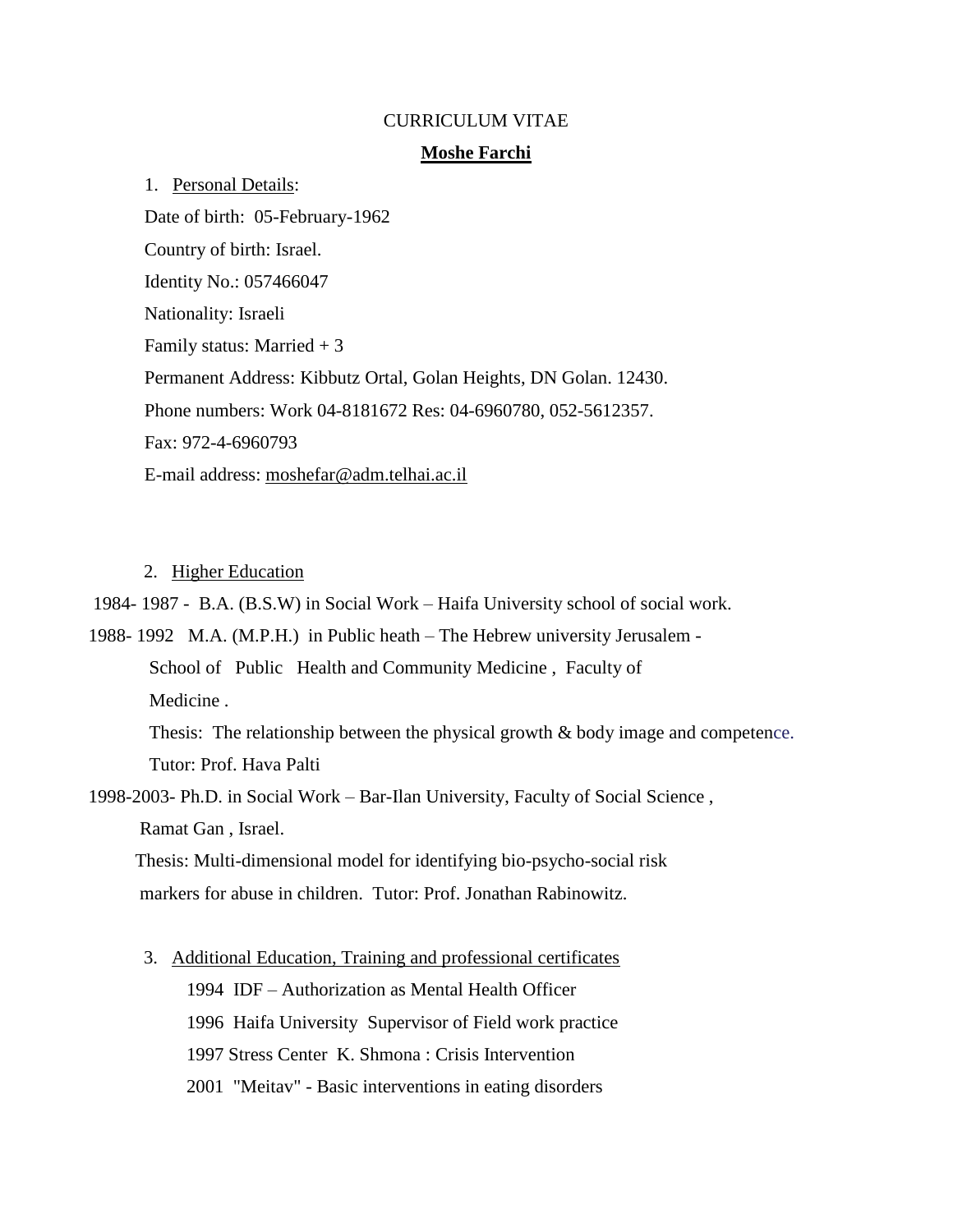2004 Tel Hai College: Narrative treatment approach.

2006 EMDR – Israel: EMDR stage 1

2006 "MASHABIM" Prolonged Exposure (P.E,)

## 4. Appointments at academic institutions

2000-2003 Teacher, Tel Hai College School of Social Work

- 2003 Lecturer Tel Hai College School of Social Work
- 2011 Senior Lecturer , Tel Hai College School of Social Work

## 5. Administrative positions in academic institutions

2001-2008 Head of the Students mental health Counseling Service.

- 2006 Head of the Stress and Trauma Studies Program, School of Social work (BA)
- 2011 Head of the Trauma & Resilience cluster, School of Social work (MA)

## 6. Membership in professional organizations

2004-2006-ISPCAN International Society for Prevention of Child Abuse and

Neglect

2006-2009-ISTSS International Society for Traumatic Stress Studies

## 7. Research Grants

2008 "Mashabim" PTSD prevention research 20,000 Shekels

## 8. Teaching at Academic institutions

| Years     | Institution | Department  | Course                | Relevant |
|-----------|-------------|-------------|-----------------------|----------|
|           |             |             |                       | details  |
| 2000-2003 | Haifa       | School of   | Children at risk      | B.A      |
|           | University  | social work |                       |          |
| 1996-2000 | Tel Hai,    | School of   | Social work in health | B.A      |
|           | College     | social work | services              |          |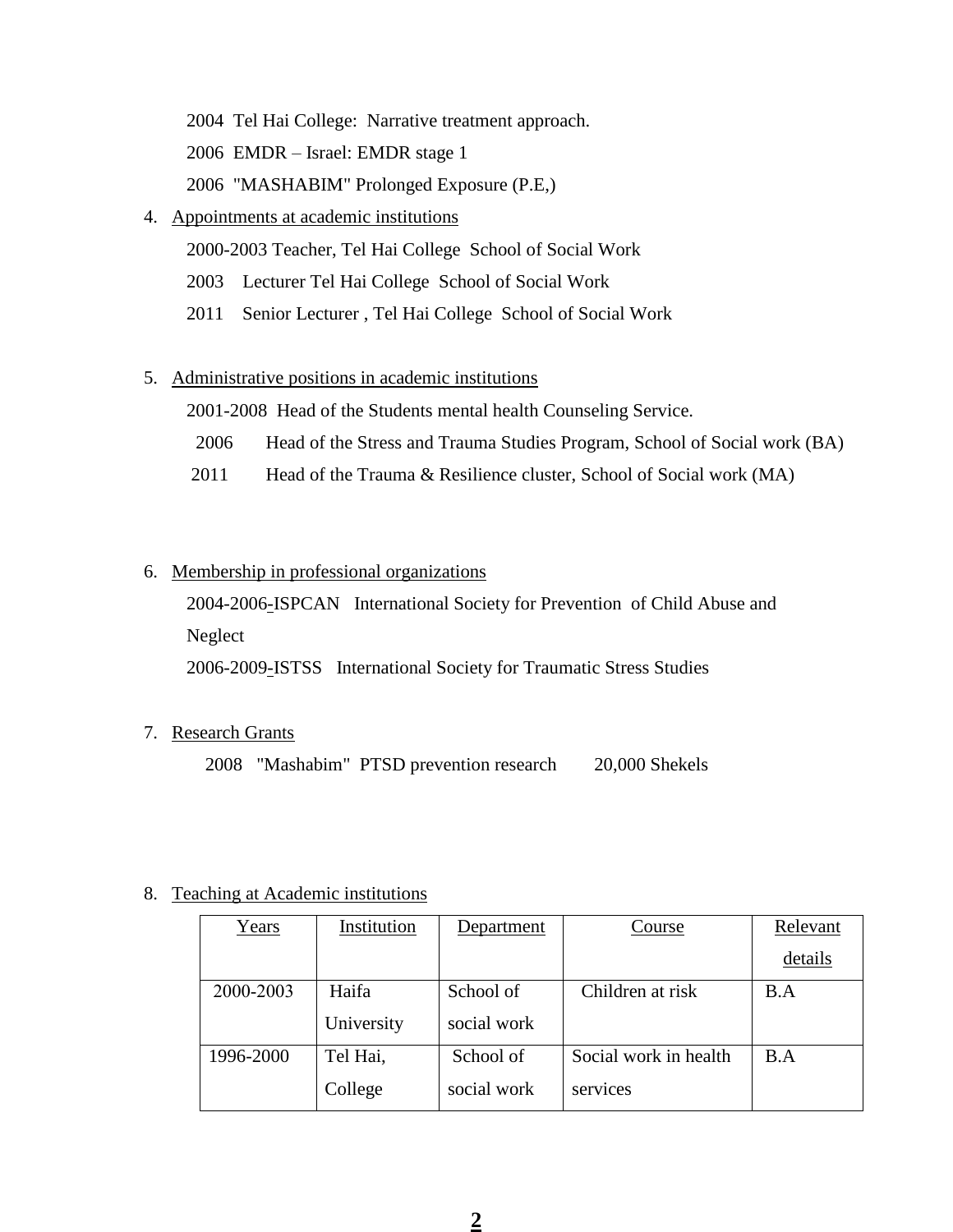| 2000-2006 | Tel Hai,      | School of   | Introduction to Social        | B.A      |
|-----------|---------------|-------------|-------------------------------|----------|
|           | College       | social work | <b>Work Profession</b>        |          |
|           |               |             |                               |          |
| 2000-2004 | Tel Hai,      | School of   | Guided academic               | B.A      |
|           | College       | social work | reading                       |          |
| $1996 +$  | Tel Hai,      | School of   | <b>Intervention Methods</b>   | B.A.     |
|           | College       | social work |                               |          |
| 2001-2005 | Tel Hai,      | School of   | Acute crises                  | B.A.     |
|           | College       | social work | intervention                  |          |
| 2001-2007 | Tel Hai,      | School of   | Patient interview             | B.A.     |
|           | College       | nutrition   |                               |          |
|           |               | science     |                               |          |
| 2000-2004 | Zfat College, | School of   | Basic principles in           | B.A      |
|           | Bar Ilan      | social work | social work                   |          |
|           | University    |             |                               |          |
| 2008-2009 | Tel Hai,      | School of   | Using academic data           | M.A.     |
|           | College       | social work | bases                         |          |
| $2006 +$  | Tel Hai,      | School of   | <b>Introduction to Stress</b> | B.A.     |
|           | College       | social work | & Trauma                      |          |
|           |               | $(STSP*)$   |                               |          |
| $2006 +$  | Tel Hai,      | School of   | Emergency & crisis            | B.A.     |
|           | College       | social work | intervention                  |          |
|           |               | $(STSP*)$   |                               |          |
| 2005      | Tel Hai,      | School of   | Coping with Post              | B.A.     |
|           | College       | social work | trauma (Seminar)              |          |
|           |               | $(STSP*)$   |                               |          |
| $2009 +$  | Tel Hai,      | School of   | CBT based                     | $B.A. +$ |
|           | College       | social work | interventions                 | M.A      |
| $2010 +$  | Tel Hai,      | School of   | Acute Stress &                | M.A.     |
|           | College       | social work | emergency mental              |          |
|           |               |             | health interventions          |          |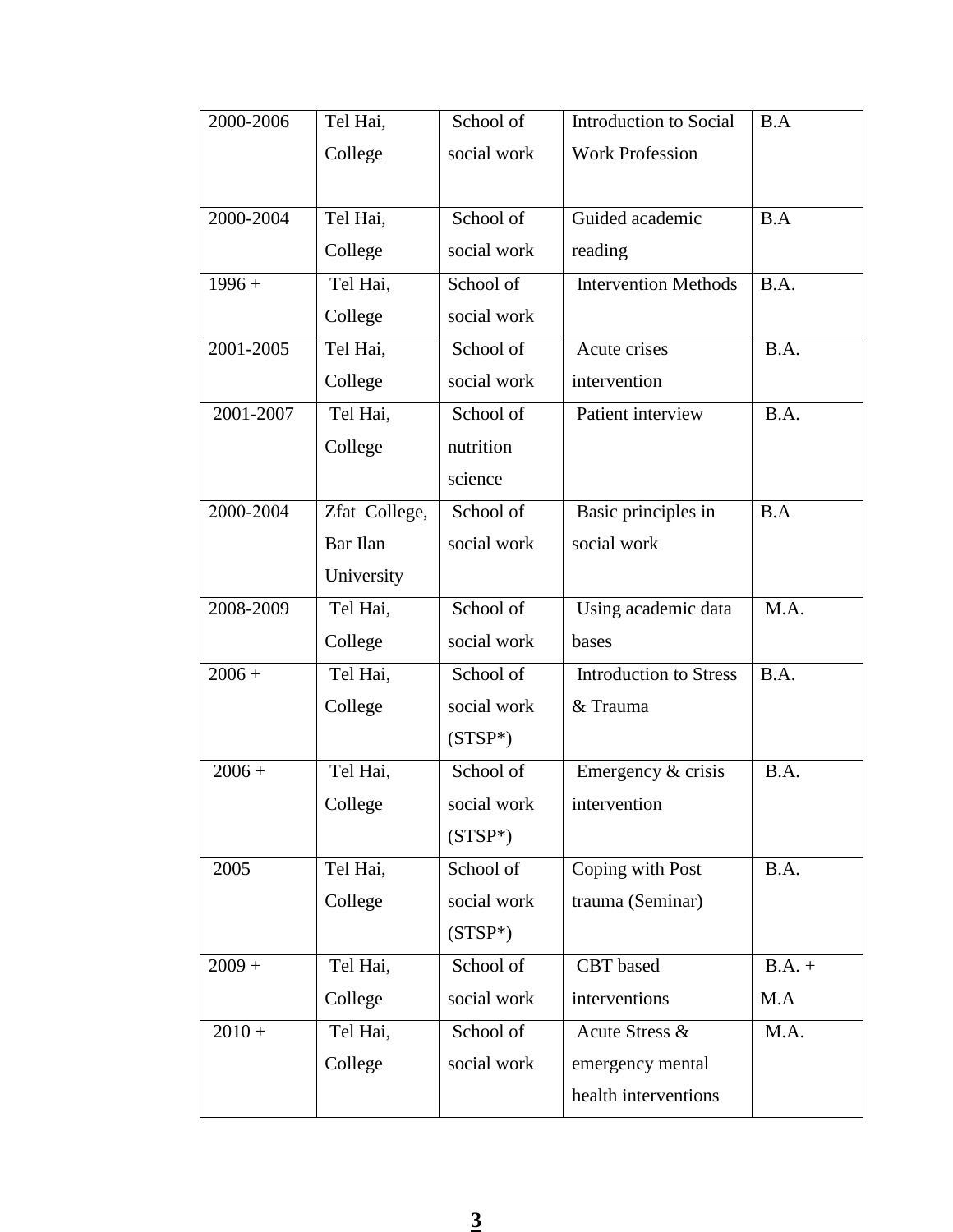| $2012+$ | Tel-Hai | School of   | Trauma & Resilience | M.A |
|---------|---------|-------------|---------------------|-----|
|         | College | Social Work | $-MA$ program       |     |

9. Latest supervision of Master's and doctoral degree students

Whitson A. (2016), Changes in self-efficacy, professional abilities and anxiety as a result to exposure to the SIX c's model guidelines. Haifa University. Tutor: Farchi, M.

10. List of Publications

11.1 Dissertations

1992 - M.A. (M.P.H.) in Public heath – The Hebrew university Jerusalem - School of Public Health and Community Medicine, Faculty of Medicine . Thesis: The relationship between the physical growth & body image and competence.

Tutor: Prof. Hava Palti

2003- Ph.D. in Social Work – Bar-Ilan University, Faculty of social science , Ramat Gan , Israel.

 Thesis: Multi-dimensional model for identifying bio-psycho-social risk markers for abuse in children. Tutor: Prof. Jonathan Rabinowitz.

11.2 Books (Academic)

11.3 Books Edited

\* Farchi, M (2010); "*From helpless victim to survival coping.*" Conference book, edited by Farchi, M. Tel Hai College, Upper Galilee.

 Farchi, M (2012); "From helpless victim to survival coping-II." Conference book, edited by Farchi, M. Tel Hai College, Upper Galilee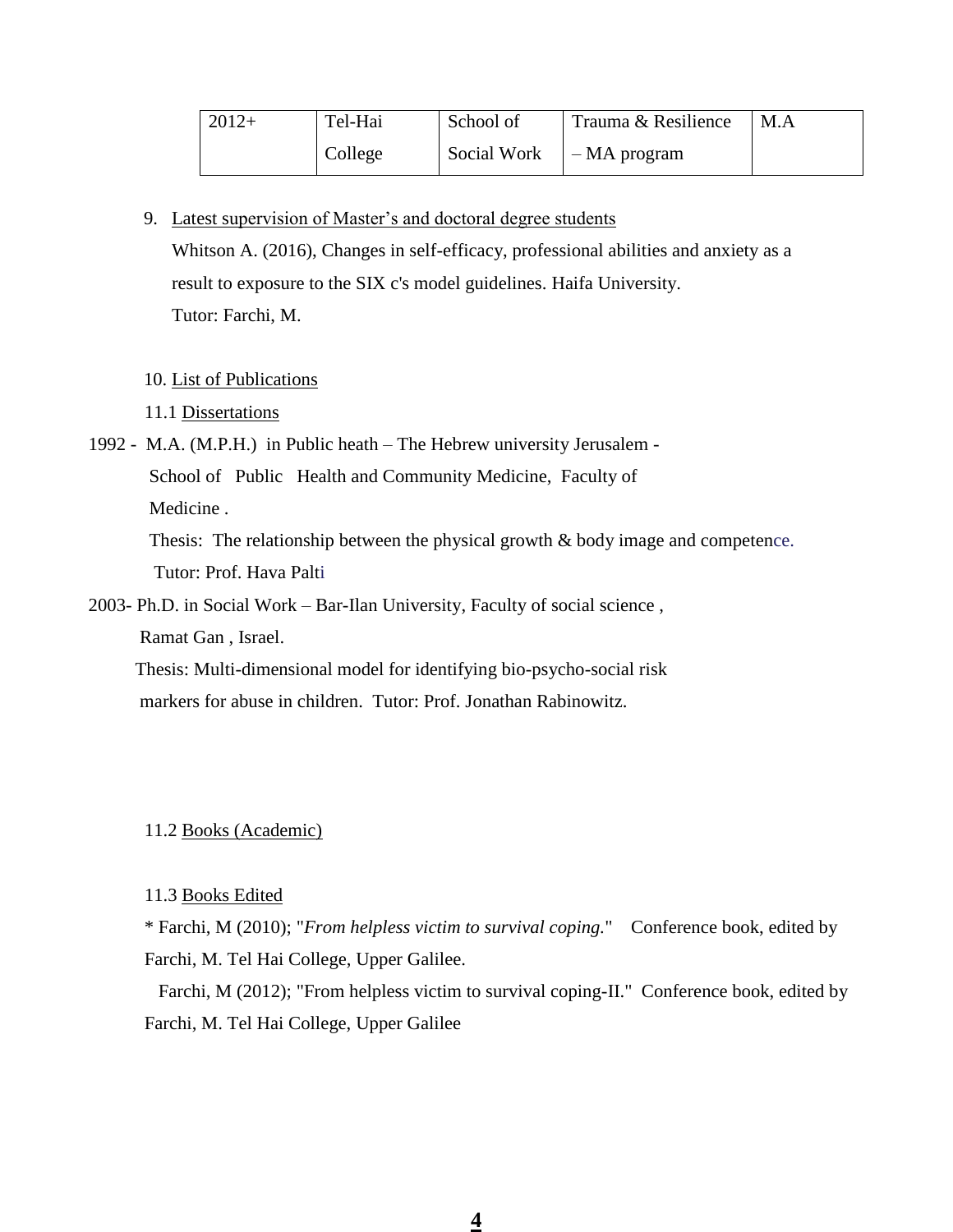11.4 Chapter in Collections (Printed originally in Hebrew):

Lahad, M., Niv S.,& Farchi. M. (2000). Preventative Intervention following mass disasters events. In: Klingman et al (Eds) *Children under stress – profiles and psychological interventions*. The ministry of education, counseling psychology service, Jerusalem .

#### 11.5 Articles in refereed journals

- 1 Hantman, S., Mosek, A., Ben-Oz, M., Farchi, M., Doron, H., Cohen, A. (2006). The socialization of Social Work: A Developmental Perspective. *Social Work Forum*, 39, 79-100.
- 2 Farchi, M.; Lahad, M.; Cohen, A. (2008). The Relationship between Professional Competence, Selfperception and Psychosomatic Phenomena among First Responders to Emergencies and Disasters. *The Community Stress Prevention Centre (CSPC*)**,** Vol. 8**,** 13-31**.**
- 3 Farchi, M.; Gidron. Y. (2010). The effects of "psychological inoculation" versus ventilation on the mental resilience of Israeli citizens under missile attacks*. Journal of Nervous and Mental Disorders*, 198(5):382-4
- 4 Lahad, M.; Farchi, M.; Leykin, D.; Kaplansky. N. (2010). Preliminary study of a new integrative approach in treating Post Traumatic Stress Disorder: SEE FAR CBT. *The arts in psychotherapy*, 37: 391–399
- 5 Moore, A.; Farchi, M. (2010) Is rape-related self-blame distinct from other posttraumatic guilt reactions?. *Women & therapy 34 : 447-460*
- 6 10. Moor, A. Farchi, M (2011) Is rape-related self- blame distinct from other post traumatic attributions of blame? A comparison of severity and implications for treatment. *Women and Therapy* 2011;34(4):447-60
- 7. Farchi, M, Cohen A, Mosek, A (2014) Developing Specific Self-Efficacy and Resilience for First Response among Students of Social Work and Stress and Trauma Studies. *Journal of Teaching in Social Work,* Vol 34:(2)
- 8. Moor ,A; Ben-Meir ,E.; Golan-Shapira, D.; & Farchi, M. (2013) Rape: A Trauma of Paralyzing Dehumanization, Journal of Aggression, Maltreatment & Trauma, 22:10,1051-1069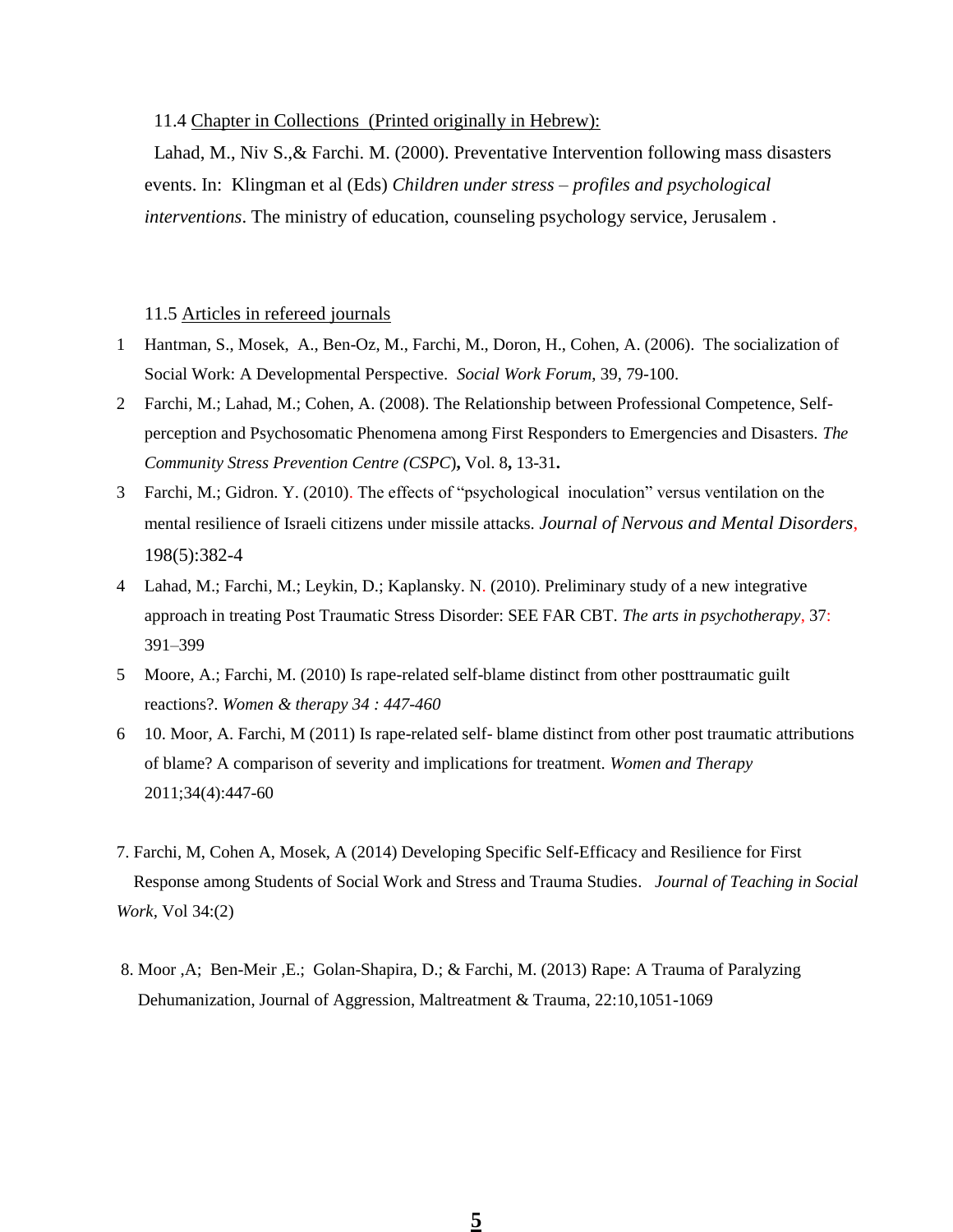9. Farchi, M. Gidron, Y. Eizenman, A. (2014) Reduction of acute stress reactions (ASR) in emergency room patients via stress management or memory structuring: a Randomized controlled trial. Pre-hospital and disaster medicine (Under review)

10. Lahad, M; Leykin, D.; Farchi, Doron; M, Gidron, G, Rozenblat O.; Fajerman, Z. (2016) SEE FAR CBT Therapy for Children with Post-Traumatic Stress Disorder under Prolonged Political Conflict *Journal of Psychology and Psychotherapy Research Vol 3 No, 1 Pp,* 1-12

11. Farchi, M. Gidron, Y (2016) Development and validation of a short measure of acute stress reactions. (In preparation)

12 Gidron, Y.; Farchi, M (2016) Effects of" psychological inoculation on anxiety and expectations concerning the H1N1 flu: An Internet intervention study . *Anxiety, Stress, & Coping.* (Under review).

11.6.1 Chapters in collections (Hebrew )

 12. Farchi, M (2012) *From helplessness to active coping: The role of the social worker as first responder during crises and disasters*. In: Chovav & Lewental (Editors): Introduction to social work.

### 10. Chapter in Collection (English )

#### 11 . Invited chapters

Farchi, M. (2012) *From BASIC-PH to PTSD The surprising sequence*. In: Lahad, M; Shacham. M.( Editors) "BASIC-PH". Jessica Kingsley Publisher

Hantman, S; Frachi, M. (2016). From Helplessness to Active Coping in Israel: Psychological First Aid. In: Transformative Social Work Practice, Chapter 33. Schott, E. Weiss. E.L. Sage publication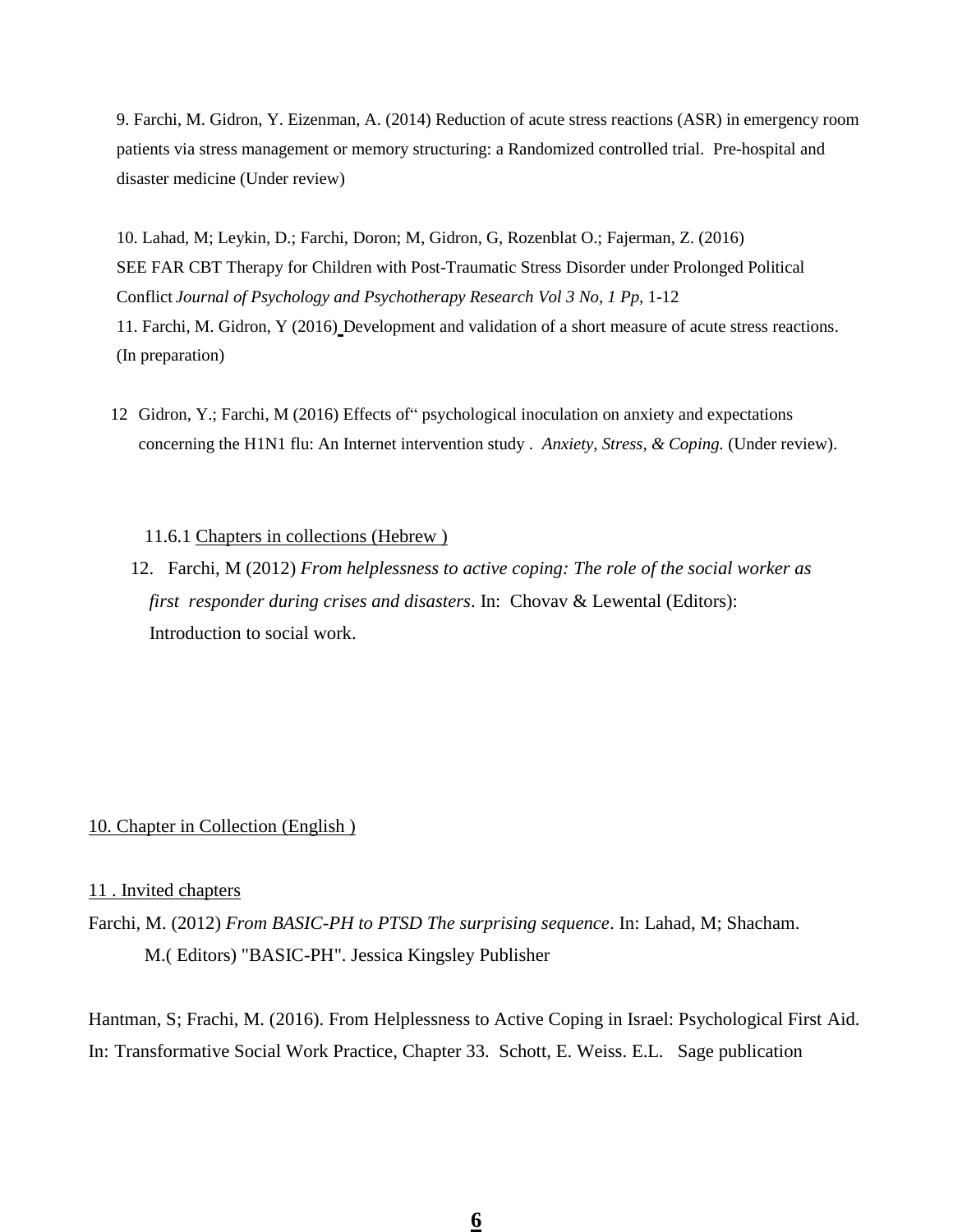### 11.8.1 Articles in non - refereed journals Published originally in Hebrew

Farchi, M. (2010). "Emergency mental health interventions" Set of continuing education program for home front command rescue units . *Published by the IDF – home front commend*

Farchi, M. (2010) Haiti behind the stages. *Maida 8, Yediot Hagalil* (Local newspapers) Farchi, M. (2007) Memories from Africa: Insights from the IFSW conference, Uganda.  *Hebrew Psychology*: *<http://www.hebpsy.net/articles.asp?t=1&id=1335>* Farchi, M (2005) Sri Lanka: The Common sense after the Tsunami. *I Volunteer, Israel*. *http://www.ivolunteer.org.il*

11.9 Refereed journals board membership:

2007 + "Aminut" (Originally in Hebrew).

11.10 Refereed journals reviewer:

- 2010*: Journal of Telemedicine and Telecare Impact* Factor (2009): 0.921
- 2014 Psychological Trauma: Theory, Research, Practice, and Policy: Impact factor: 1.51, 5-Year Impact Factor: 2.261
- 2015 Journal of Nervous and Mental Disease Impact Factor (2015) 2.54
- 2016 Society & Welfare (Hebrew)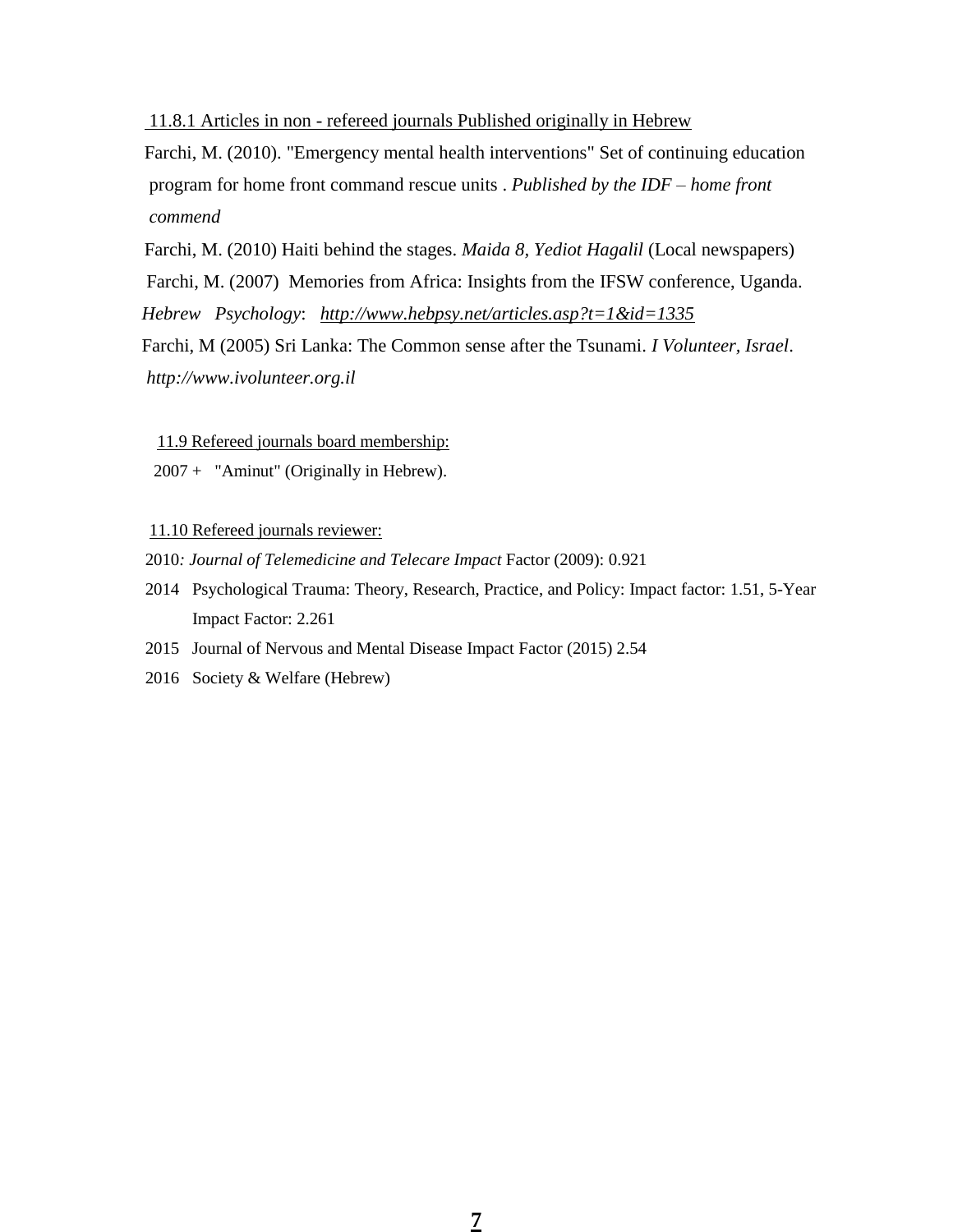## 11. Active Participation in Scientific Conferences

 12.1 Conference initiation & chair: 2010, 2012 Tel Hai College. " From helpless to active coping" The first & second Israeli conference on first responders mental health interventions.

## 12.2 Active participation

| S.N            | Year | Organization            | <b>Subject</b>                                | <b>Location</b> |
|----------------|------|-------------------------|-----------------------------------------------|-----------------|
| 1              | 1999 | <b>ISPCAN</b>           | Using medical checkup for screening $\&$      | Jerusalem,      |
|                |      | International           | identifying children at risk at the pre-acute | Israel.         |
|                |      | Society for the         | stages.                                       |                 |
|                |      | Prevention of           |                                               |                 |
|                |      | Child Abuse and         |                                               |                 |
|                |      | Neglect                 |                                               |                 |
| $\overline{2}$ | 2004 | <b>ISPCAN</b>           | Biopsychosocial profiles of abused            | Brisbane,       |
|                |      |                         | children                                      | Australia       |
| 3              | 2005 | Israeli Society         | 1. Rauma-Trauma: Nonverbal intervention       |                 |
|                |      | for group               | model among the tsunami refugees in Sri       | Tel Aviv,       |
|                |      | therapy                 | Lanka.                                        |                 |
|                |      |                         | 2. Helping the helpers: Group intervention    | <b>Israel</b>   |
|                |      |                         | among teams & professionals after the         |                 |
|                |      |                         | tsunami                                       |                 |
| $\overline{4}$ | 2005 | Australian              | Rauma - Trauma - Non verbal approach in       | Perth,          |
|                |      | Society for             | helping the children who were victims of      | Australia.      |
|                |      | <b>Traumatic Stress</b> | the tsunami.                                  |                 |
|                |      | Studies.                |                                               |                 |
|                |      | (ASTSS)                 |                                               |                 |
| 5              | 2005 | <b>ASTSS</b>            | Psychological Preparation and Debriefing      | Perth,          |
|                |      | Convention              | of Israeli Defense Personnel: The Gaza        | Australia.      |
|                |      |                         | settlement evacuations.                       |                 |
| 6              | 2006 | International           | Rauma - Trauma - Non verbal approach in       | <b>Buenos</b>   |
|                |      | Society for             | helping the children who were victims of      | Aires,          |
|                |      | <b>Traumatic Stress</b> | the tsunami.                                  | Argentina.      |
|                |      | Studies.                |                                               |                 |
|                |      | (ISTSS)                 |                                               |                 |
| $\overline{7}$ | 2006 | Stress and              | Rauma - Trauma - Non verbal approach in       | Crete           |
|                |      | Anxiety                 | helping the children who were victims of      |                 |
|                |      |                         | the tsunami.                                  |                 |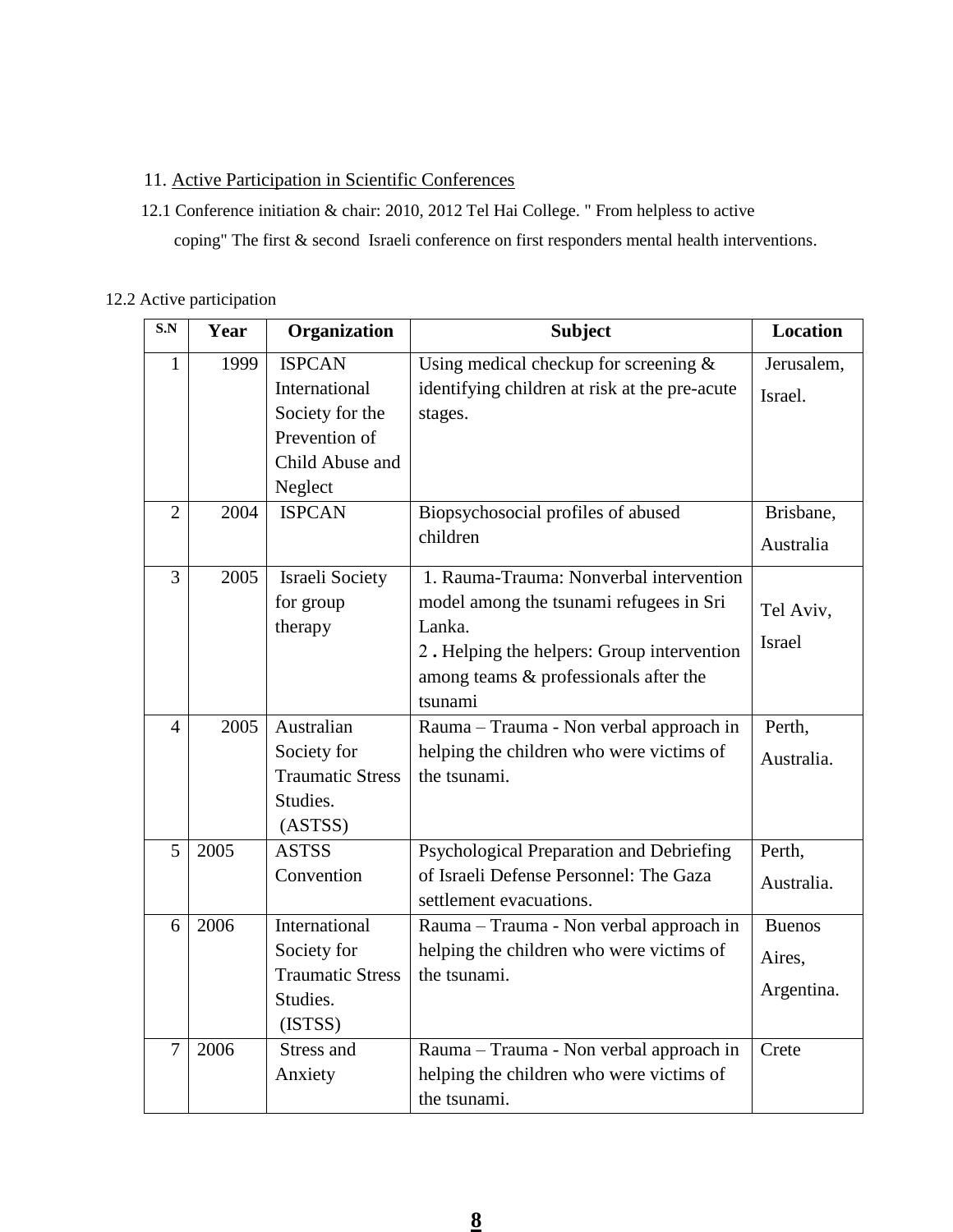|          |                | Research<br>Society (STAR)                                                            |                                                                                                                                                                                                                                |                               |
|----------|----------------|---------------------------------------------------------------------------------------|--------------------------------------------------------------------------------------------------------------------------------------------------------------------------------------------------------------------------------|-------------------------------|
| 8        | 2007           | International<br>Federation of<br><b>Social Workers</b><br>(IFSW)                     | Rauma - Trauma - Non verbal approach in<br>helping the children who were victims of<br>the tsunami.                                                                                                                            | Kampala,<br>Uganda            |
| 9        | 2008           | <b>STAR</b>                                                                           | The Relationship Between Coping<br>Resources and PTSD: A Test of the<br>BASIC-PH Model in the Context of War                                                                                                                   | London,<br>England.           |
| 10       | 2009           | <b>STAR</b>                                                                           | Effects of "psychological inoculation" on<br>the mental health of Israelis under missile<br>attacks: A randomized –control trial.                                                                                              | Budapest,<br>Hungary<br>2009. |
| 11       | 2010           | I.P.R.E.D                                                                             | Emergency & disaster mental health<br>intervention training: stress & trauma<br>studies program (STSP)                                                                                                                         | Tel Aviv,<br>Israel.          |
| 12       | 2010           | Tel Hai College                                                                       | Stress & Trauma Studies Program (STSP)<br>: New approach for first responders'<br>education                                                                                                                                    | Tel Hai,<br>Israel.           |
| 13       | 2010           | <b>STRESS</b>                                                                         | Effects of Psychological inoculation on<br>anxiety and expectations concerning the<br>H1N1 flue: an internet intervention study                                                                                                | Leiden,<br>Holland.           |
| 14<br>15 | 2010           | Shared<br><b>Strategies</b><br>Homeland<br>For<br>Security<br>(Invited<br>symposiums) | Stress & Trauma Studies Program (STSP):<br>Theoretical & Practical Emergency Mental<br>Health interventions for B.A Social Work<br>Students.<br>Innovative mental health intervention<br>methods during crises and emergencies | Denver,<br>Colorado           |
| 16       | March,<br>2011 | <b>USC Fourth</b><br>Conference on<br>International                                   | <b>Empowerment Model for Community</b><br>Disaster (EMCD                                                                                                                                                                       | Los<br>Angeles,<br><b>USA</b> |
| 17       |                | Social Work.<br>The World 17th                                                        | Communities in crises - symposium<br>Stress & Trauma Studies Program                                                                                                                                                           |                               |
| 18       | Jun,<br>2011   | Congress on<br>Disaster and<br>Emergency                                              | (STSP): Theoretical & Practical<br><b>Emergency Mental Health interventions for</b><br><b>B.A Social Work Students</b>                                                                                                         |                               |
| 19       |                | Medicine<br><b>WCDEM</b>                                                              | Innovative mental health intervention<br>methods during crises and emergencies                                                                                                                                                 |                               |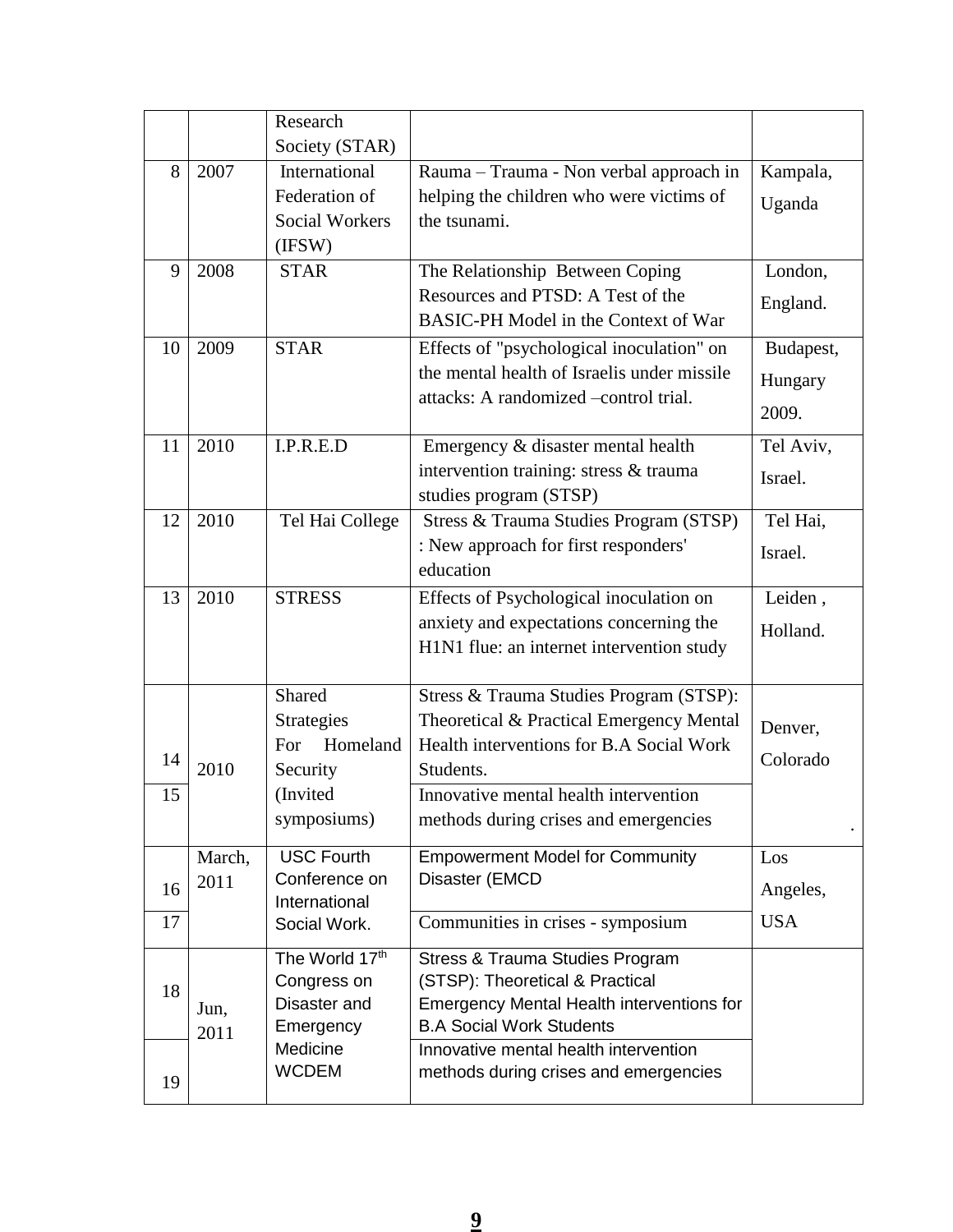| 20 |         |                      | <b>Empowerment Model for Community</b>                                               | Beijing,      |
|----|---------|----------------------|--------------------------------------------------------------------------------------|---------------|
|    |         |                      | Disaster (EMCD)                                                                      | China,        |
| 21 |         |                      | The Relationship Between Coping                                                      | Hebrew        |
|    |         | Trauma through       | Resources and PTSD: A Test Of The<br>BASIC-PH Model In The Context Of War            | University,   |
|    |         | the Life Cycle       | "Empowerment Model for Community                                                     | School of     |
| 22 | Decem   | from a<br>Strengths- | Disaster (EMCD).                                                                     | Social        |
|    | ber,    | <b>Based</b>         | From A Helpless Victim To A Coping                                                   | Work,         |
| 23 | 2011    | Perspective          | Survivor: Innovative Mental Health                                                   | Jerusalem,    |
|    |         |                      | Intervention Methods During Crises And<br>Emergencies (Workshop)                     | <b>Israel</b> |
|    |         |                      | Emergency & disaster mental health<br>intervention training: stress & trauma studies |               |
| 24 |         |                      | program (STSP)                                                                       | Tel Aviv,     |
|    | January | I.P.R.E.D II         | Innovative emergency mental health                                                   | Israel        |
|    | , 2012  |                      | interventions during crisis and                                                      |               |
|    |         |                      | emergencies                                                                          |               |
|    |         |                      | Scientifically-based early interventions for                                         | Bologna,      |
| 25 |         | XIII ESTSS           | reducing the ASR and preventing PTSD-                                                | Italy         |
| 26 | June,   | Conference           | Symposium<br>The Six-C's Model - Guidelines for the                                  |               |
|    | 2013    | Bologna,             | <b>Emergency Mental Health Providers</b>                                             |               |
| 27 | January | I.P.R.E.D III        | From Helpless to a Coping Survivor:                                                  | Tel-Aviv,     |
|    | , 2014  |                      | Innovative Mental Health Intervention                                                | <b>Israel</b> |
|    |         |                      | <b>Methods During Crisis and Emergencies</b>                                         |               |
| 28 | January | I.P.R.E.D III        | Implementation of the Six C's frame work<br>during operation" Pillar of Defense"     | Tel-Aviv      |
|    | , 2014  |                      |                                                                                      | Israel        |
| 29 | January | I.P.R.E.D III        | Reduction of acute stress reactions (ASR)                                            | Tel-Aviv      |
|    | , 2014  |                      | in emergency room patients via stress<br>management or memory structuring            | Israel        |
|    | July,   | <b>STAR</b>          | The SIX C's Model Psychological First                                                |               |
|    | 2015    |                      | Aid guidelines for NON professionals                                                 | Tel-Aviv.     |
|    |         |                      | Preliminarily test and validate a brief                                              | Israel        |
|    |         |                      | Acute Stress Reaction (ASR) scale                                                    |               |
|    |         |                      | The SIX C's Model Psychological First                                                |               |
|    | January |                      | Aid guidelines for NON professionals                                                 | Tel-Aviv      |
|    | 2016    | I.P.R.E.D IV         | Preliminarily test and validate a brief                                              | Israel        |
|    |         |                      | Acute Stress Reaction (ASR) scale                                                    |               |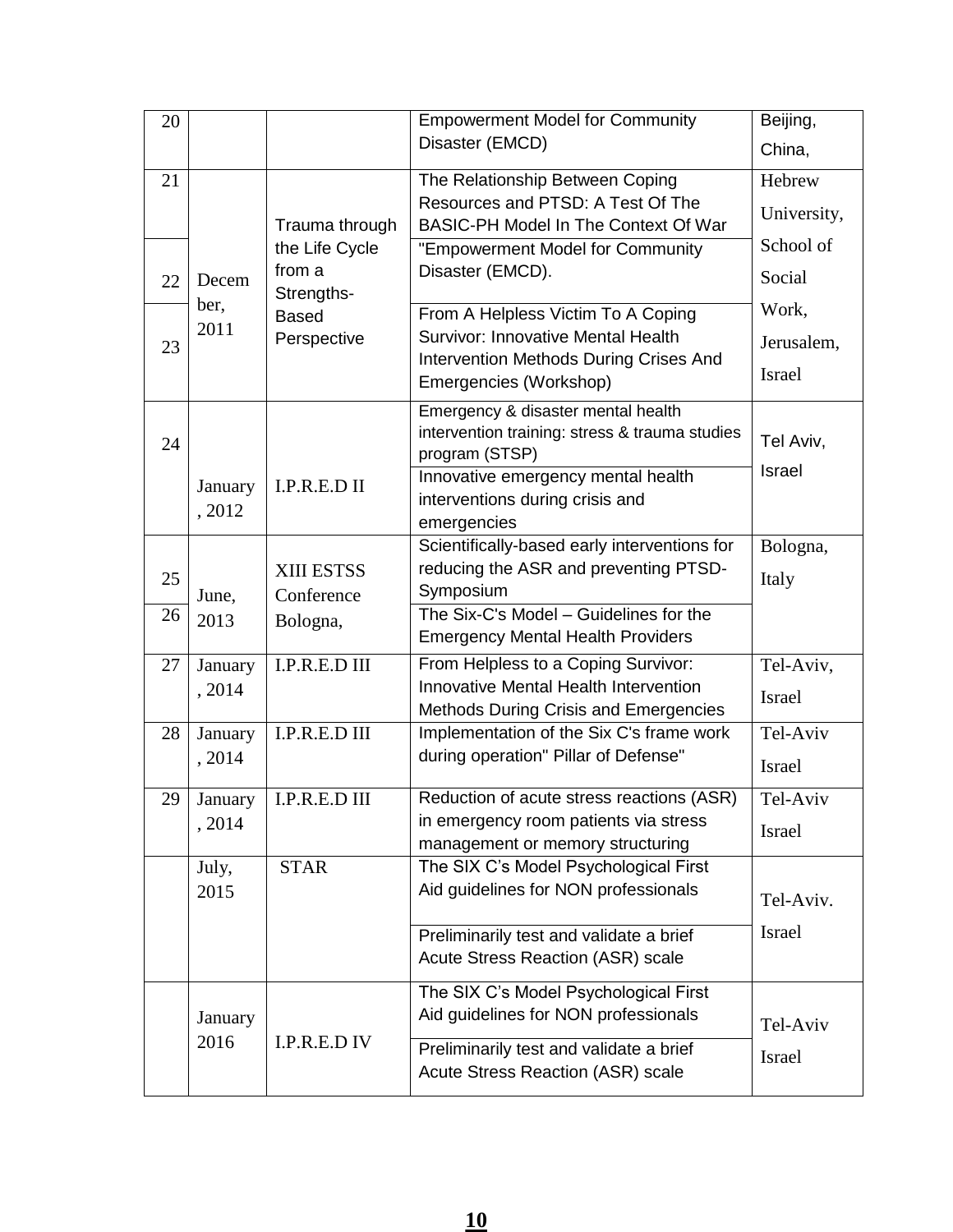- 13. Current research
- A. psychological first aid ( Person / community)
- B. The SIX C's Modle
- C. Empowering resilience and reduction of trauma symptoms
- D. Psychological Inoculation:
- E. Acute Stress Reaction (ASR) interventions and symptoms mapping.
- F. First responders training & education.

| Dates     | Institution                             | Subject                             |
|-----------|-----------------------------------------|-------------------------------------|
| 1994-1995 | Haifa University, School of Social work | Field practice tutor                |
| 1994      | Tel Hashomer                            | Mental health officers professional |
|           |                                         | training                            |
| 1997      | "Mashaim" K. Shmona                     | Emergencies interventions           |
| 2001      | Meitav, Upper Galilee                   | Eating disorders                    |
| 2004      | Tel Hai College                         | Narrative Treatment                 |
| 2006      | <b>EMDR - ISRAEL</b>                    | <b>EMDR</b> Stage 1                 |
| 2006      | "Mashabim" K, Shmona                    | Prolonged Exposure                  |
| 2009      | Home Aid – Tel Hai                      | Medics training                     |
| 2010      | Golan rescue unit                       | Locating lost persons training      |
| 2013      | MDA (Israeli EMS)                       | Full advanced medics training       |

### 15.5 Professional trainings & diplomas

### 15.7 Academic Certificates of Excellence

### 15.7.1 Academic Institutions

| Year | Institution & department                | Description                                                          |
|------|-----------------------------------------|----------------------------------------------------------------------|
| 2001 | Haifa University, School of social work | Teaching Excellency: 95 <sup>th</sup> Percentile in student's scores |
| 2002 | Haifa University, School of social work | Teaching Excellency: 97 <sup>th</sup> Percentile in student's scores |
| 2003 | Tel Hai college, School of social work  | Teaching Excellency: Obligatory courses                              |
| 2006 | Tel Hai college, School of social work  | Teaching Excellency: Obligatory courses                              |
| 2008 | Tel Hai College                         | Singular contribution to Sderot & "Otef Aza" community               |
|      |                                         | in reducing short $\&$ long term stress $\&$ trauma symptoms         |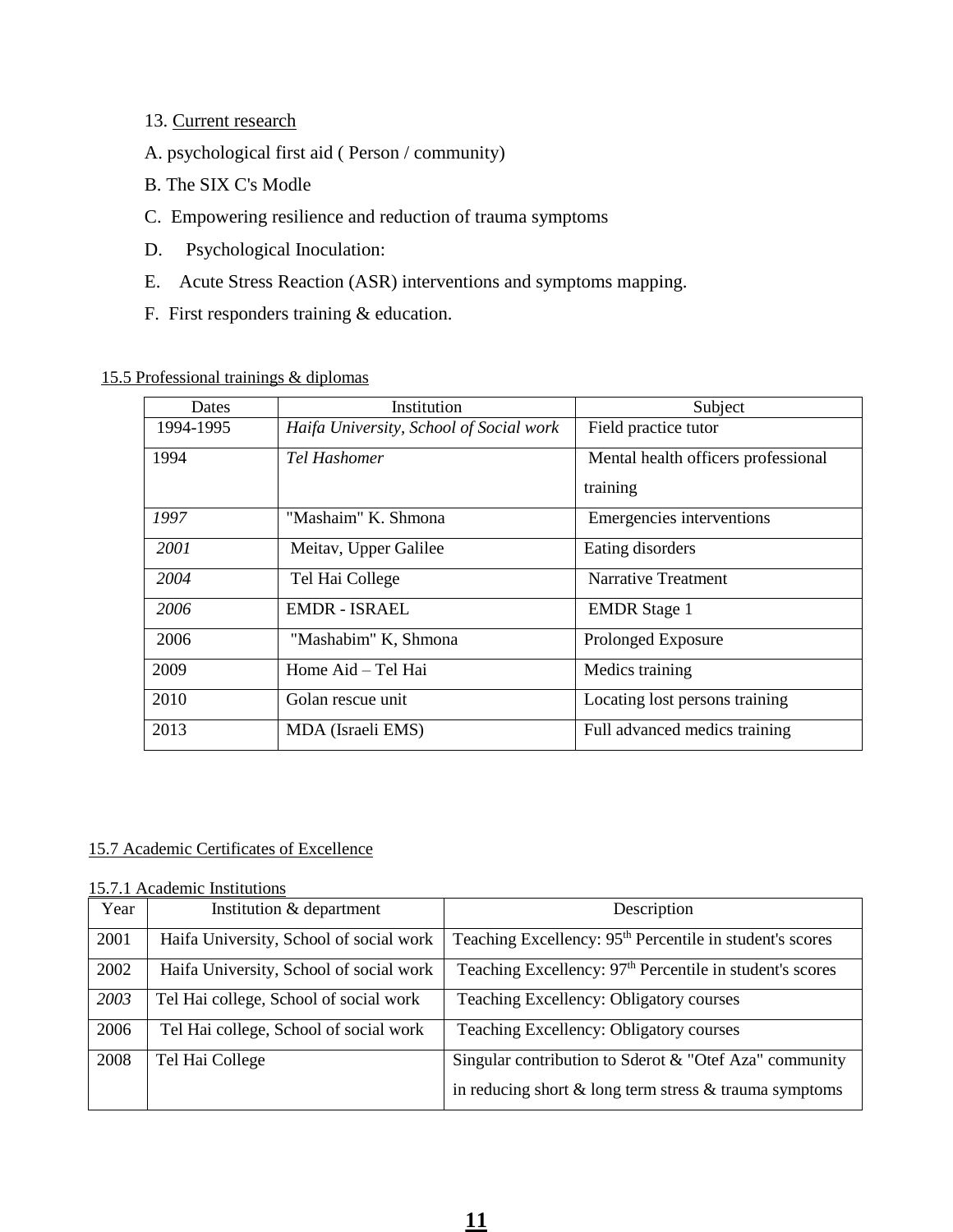| 2009 | Tel Hai college, School of social work | Initiation & leadership of the stress & trauma studies      |  |
|------|----------------------------------------|-------------------------------------------------------------|--|
|      |                                        | program (STSP).                                             |  |
| 2010 | Tel Hai college, School of social work | Initiation & charring the first Israeli conference on first |  |
|      |                                        | responders mental health interventions "From helpless to    |  |
|      |                                        | active coping"                                              |  |

### 15.7.2 Governments

| Year | <b>Governments</b>                 | Description                                                 |  |
|------|------------------------------------|-------------------------------------------------------------|--|
| 2005 | Sri Lanka embassy, Israel.         | Remarkable contribution to the victims of the tsunami in    |  |
|      |                                    | empowering their resilience and coping abilities.           |  |
| 2007 | Georgian embassy, Israel.          | Remarkable contribution to the victims of the civil war in  |  |
|      |                                    | empowering their resilience and coping abilities.           |  |
| 2010 | Dominican republic embassy, in the | Remarkable contribution to the victims of the earthquake in |  |
|      | name of the Haitian's government   | empowering their resilience and coping abilities.           |  |

# Professional union national awards:

2014 Israeli Social Work Union: The award of excellence in providing psychological first aid under

fire and threats during operation pillar of defense and protective edge

15.8 Committees membership

| Dates           | Institution       | Subject                                                                             |  |
|-----------------|-------------------|-------------------------------------------------------------------------------------|--|
| 2001-2005       | Tel Hai College   | Students' discipline committee                                                      |  |
| 2002-2004       | Tel Hai College   | Head of the school of social work acceptance<br>committee                           |  |
| 2002-2005       | Tel Hai College   | Head of the school of social work students<br>professional qualifications committee |  |
| 2005-2007       | Tel Hai College   | Member of the school of social work teaching<br>committee                           |  |
| $2009 +$        | Tel Hai College   | Head of the school of social work students<br>professional qualifications committee |  |
| $2010 - 2016 +$ | Tel-Hai- Mashabim | Resilience institute – research committee                                           |  |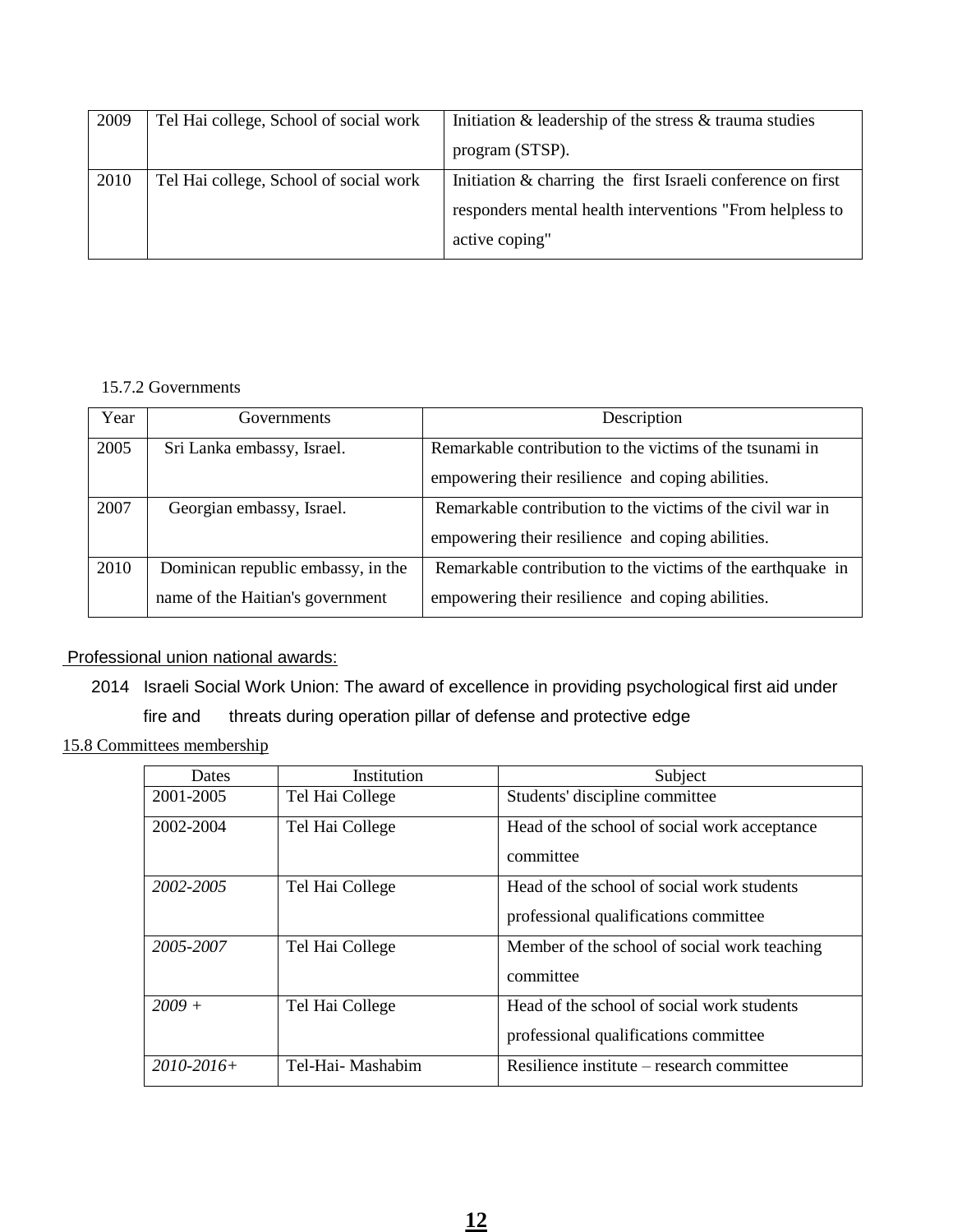#### 15.9 Academic Programs management

2001-2008 Tel Hai College, Head of the students' emotional consulting serves.

- 2006 + Tel Hai College, School of social work: Head of the stress, trauma & Resilience studies (B.A.)<br>2011 + Tel-Hai College, School of Social Work, Head of the Trauma & Resilience cluster (M.A)
- Tel-Hai College, School of Social Work, Head of the Trauma & Resilience cluster  $(M.A)$

| <b>Head of National training projects</b> |                                                       |                            |                                                                                     |  |
|-------------------------------------------|-------------------------------------------------------|----------------------------|-------------------------------------------------------------------------------------|--|
| <b>Years</b>                              | <b>Institution</b>                                    | Name of the<br>project     | <b>Population</b>                                                                   |  |
| $2013 - 2016 +$                           | Israel Defense Force (IDF)                            | Code name:<br><b>MAGEN</b> | Soldiers in their first<br>one munt of serving                                      |  |
| $2014 - 2016 +$                           | Israeli traffic police                                | Magen                      | Police officers as well<br>as policeman                                             |  |
| $2012 - 2016 +$                           | Israel police – Search $&$ rescue<br>units            | *****                      | Search & Rescue teems                                                               |  |
| $2015 - 2016 +$                           | Israeli ministry of education &<br>ministry of health | Code<br>name"MACHAR"       | $9th$ -12 <sup>th</sup> grade children<br>Primary schools & high<br>school teachers |  |
| $2012 - 2016 +$                           | Israeli police Search & Rescue<br>units               | *****                      | Resilience teams                                                                    |  |

# International psychosocial humanitarian aid

| <b>Dates</b>   | <b>Institution</b>                | <b>Position</b>                                   |
|----------------|-----------------------------------|---------------------------------------------------|
|                |                                   |                                                   |
| February, 2004 | IsraAID (NGO)                     | Head of the 4 <sup>th</sup> Israeli psycho social |
|                |                                   | delegation to Sri Lanka                           |
| 2005           | IsraAID (NGO)                     | Member of the disasters psychosocial              |
|                |                                   | intervention development teams.                   |
| $2005 +$       | <b>ASTSS</b> – Australian Society | Member of DISC – Disaster                         |
|                | for Traumatic Stress Studies      | Intervention Steering Committee,                  |
|                |                                   | <b>ASTSS, West Australia</b>                      |
| 2006-2009      | The Municipality of Sderot,       | Qualifying social workers for                     |
|                | Welfare department                | emergency mental health interventions             |